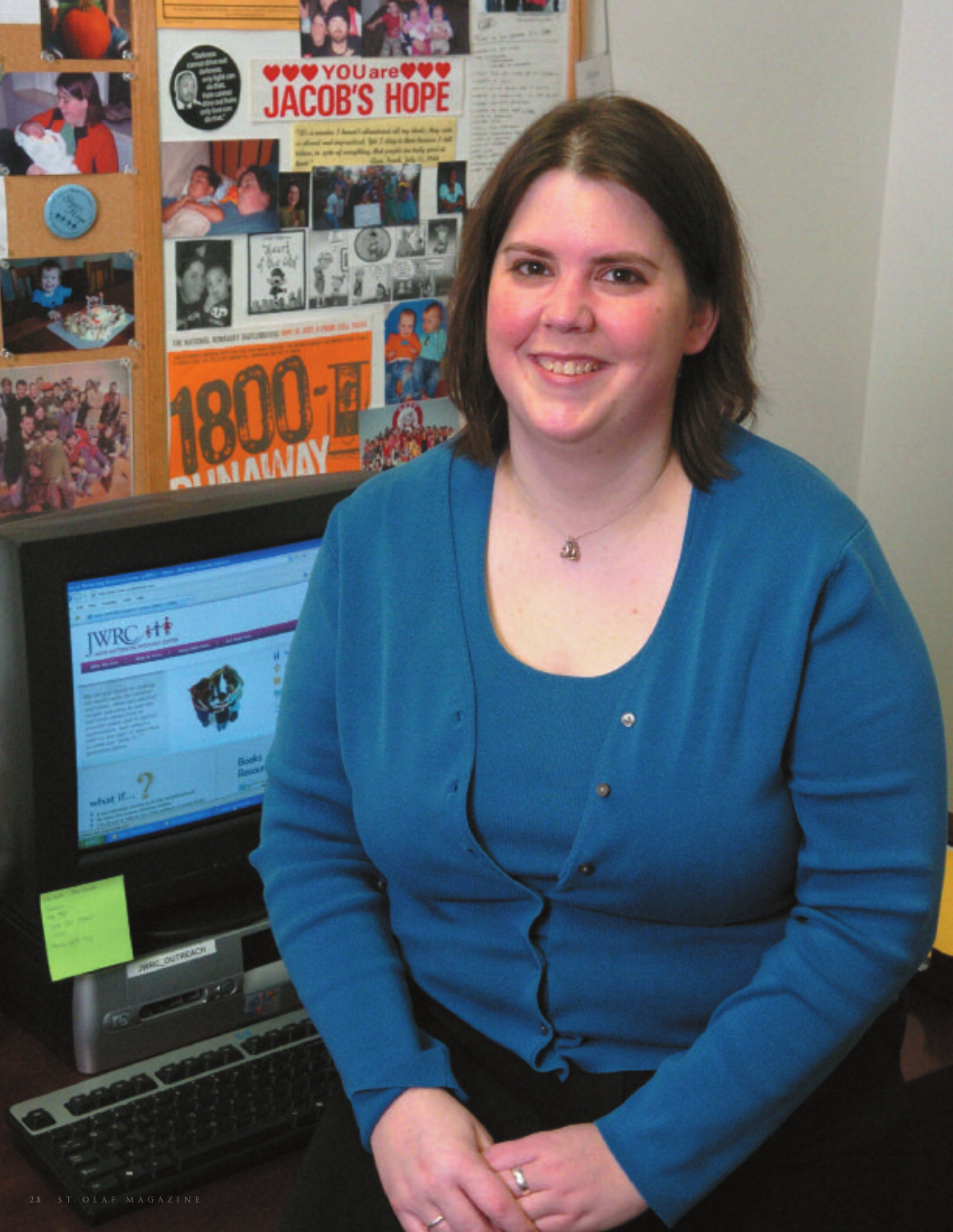**AL I SO N FEIGH ' 0 0** HAS BEE N TACKL I N G THE PROBLEM OF MISSING AND EXPLOITED CHILDREN FOR MORE THAN A DECADE.

# ADVOCATE  $t$  he

# BY **J . TROUT LOW E N**

P H O T O G R A P H E D B Y V IN C E M U Z I K

S ometimes lives are forever changed by a single event: a house fire, a natural disaster, the death of a loved one or a violent crime, one pivotal moment that alters who we are or who we will become. For a generation of Americans, the assassinations of President John F. Kennedy and Dr. Martin Luther King Jr. were arguably such life-shaping events. Alison Feigh knows her parents remember exactly where they were when Kennedy was shot.

Feigh's life has been shaped by the tragic events of a different day: October 22, 1989. That's the day her elevenyear-old classmate, Jacob Wetterling, was abducted at gunpoint by an unknown assailant from the end of the gravel driveway that led to the safety of his home in St. Joseph, Minnesota. Jacob, whose smiling face stared out at us for years from milk carton panels, has never been found, his abductor never captured.

"I always hear people my age saying 'I remember where I was when I found out that Jacob was missing,'" Feigh says. Feigh remembers, too. She was thousands of miles away on a family trip to Australia when her dad broke the news: "My dad explained what had happened," Feigh recalls. "I was just completely shell shocked."

When she returned home to central Minnesota a few weeks later, the life she'd left behind had changed forever. Parents were scared. Jacob, his brother Trevor, and his friend Aaron had ridden their bicycles to a local video store to pick up a movie and a snack. On their way home they were confronted by a masked gunman. Suddenly, kids accustomed to the freedoms of small town life were watched and worried over obsessively. "[You could] taste fear," Feigh says. "My

response was, 'I need to learn absolutely everything I can so this doesn't happen to me.'" Feigh adds, "I was a very empowered child and a very strong-willed child, and then I left and I came back, and I felt that some of that power had been taken away."

Feigh has been working to reclaim that power for herself and for other children ever since. "I grew up in a family where my dad's phrase was 'if you're not part of the solution, you're part of the problem.'"

Feigh wanted to be part of the solution.

For the past seven years, Feigh has worked as the youth safety specialist with the Jacob Wetterling Resource Center, formerly the Jacob Wetterling Foundation, in St. Paul, educating children, parents, and others about the dangers children face and teaching people ways to keep kids safe. She also has authored two picture books through Free Spirit Publishing, *I Can Play It Safe*, to help parents talk to young children about safety issues, and *Those Runaway Days*, to teach kids ways to cope with their problems when they feel like running away.

"Kids have a right to be kids. They have a right to a childhood. They have a right to play beyond their driveway, and that's what I'm going to fight for," Feigh says.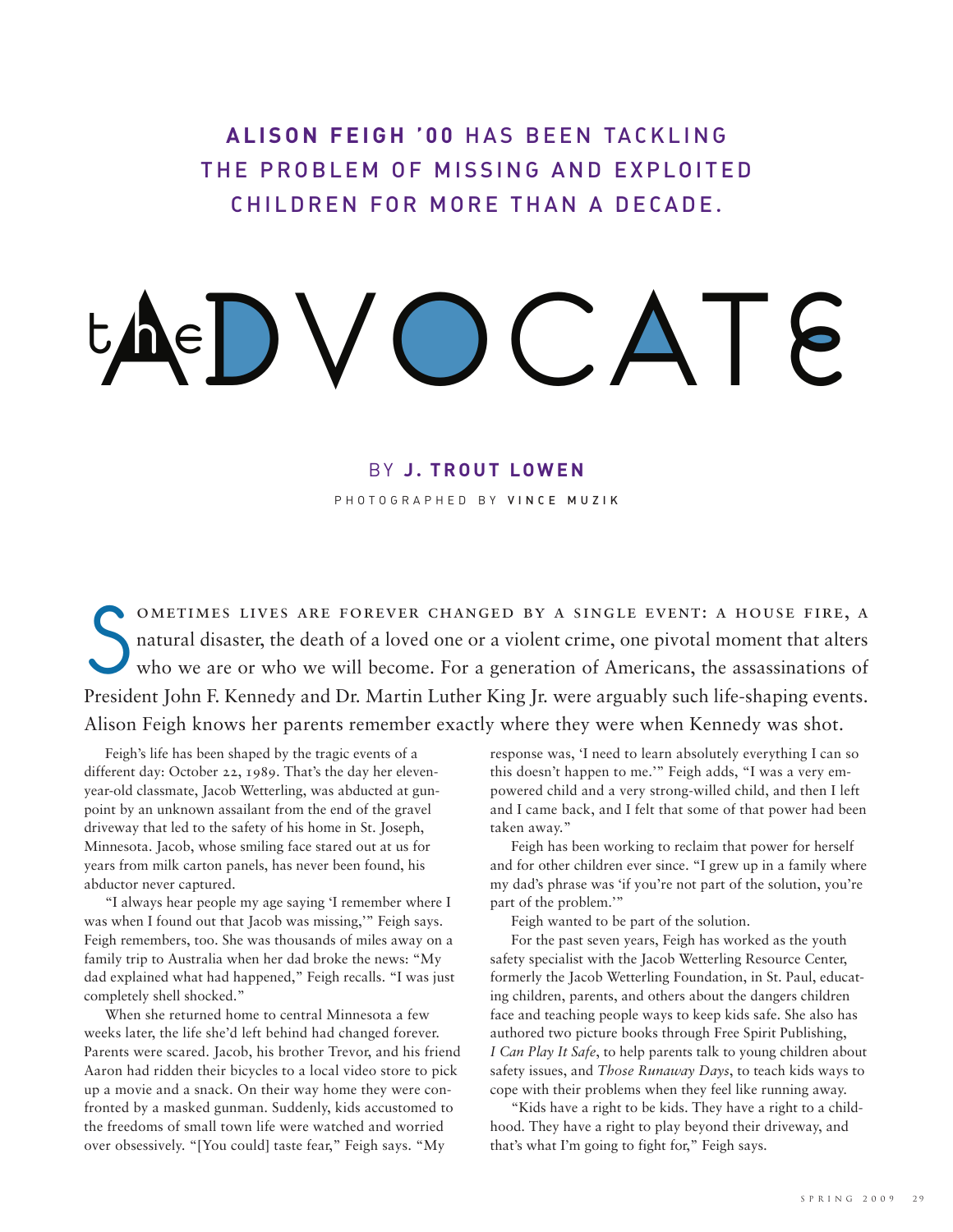"Alison is an amazing young woman. She took this situation that she lived and she became very determined not to let it happen again. It was really important for me that she was doing this work. I hold her very close to me." - PATTY WETTERLING

## **TAKING CONTROL**

FOR HIS CLASSMATES, JACOB WAS ALWAYS PRESENT even in his absence. The media returned with each milestone: the anniversary of the abduction, their high school prom, and graduation. Feigh says she and her classmates knew they bore a responsibility to speak up for the one among them who had been silenced. "We learned at a very young age the importance of speaking up for people who don't have a voice because of that."

It was in high school during an annual event to publicize Jacob's disappearance that Feigh first met Jacob's mom, Patty Wetterling. They met again later and hit it off when Feigh was an intern at the National Center for Missing and Exploited Children in Washington, D.C., where Wetterling is a board member.

"Alison is an amazing young woman," says Wetterling. "She just took this situation that she lived — and it was hard on his classmates — and she became very determined not to let it happen again. It was really important for me that she was doing this work. I hold her very close to me."

Feigh took her determination to speak up for others with her to college. A confessed "Type A," she visited nearly two dozen colleges before settling on St. Olaf. It wasn't on her list, but her father convinced her to stop there after an interview at Carleton College.

"I had a little notebook with columns rating each thing," she recalls. "Even though I had all the charts and all the numbers, I walked on campus, and for the first time it felt like this was where I needed to be."

At St. Olaf, Feigh chose a theatre-communications major. She'd grown up acting in children's theater productions. She also designed a second major in the Paracollege program, "Responding to Missing Children in the United States." In her junior year, Feigh co-chaired the campus Sexual Assault Resource Network, a job that involved visiting every firstyear residence hall to talk about sexual assault. She joined Harambe, the umbrella diversity organization, and traveled to



Memphis for the twenty-fifth anniversary of Martin Luther King Jr.'s assassination. And when budget cuts forced the elimination of several majors at St. Olaf in 1999, including Feigh's communications major and the Paracollege, she put on her activist hat and was elected student representative to the Faculty Review and Planning Committee.

Feigh also found a way to reconnect with her North Middle School classmates using her Paracollege final project to develop an array of public service spots for radio and television commemorating the tenth anniversary of Jacob's disappearance.

"The fact is, we [Jacob's classmates] spent ten years looking over our shoulders wondering [what happened]. When you're eleven, there is nothing you can do about it except pray and hope and wish," Feigh said at the time. "But when you're twenty-one, it's more of a sense of 'I've prayed, I've hoped, I've wished, and I'll keep doing that. But now it's time to act.'"



Alison Feigh has written two books, *I Can Play It Safe* and *On Those Runaway Days,* to help children and parents with safety issues and coping skills for dealing with problems that seem overwhelming to kids.